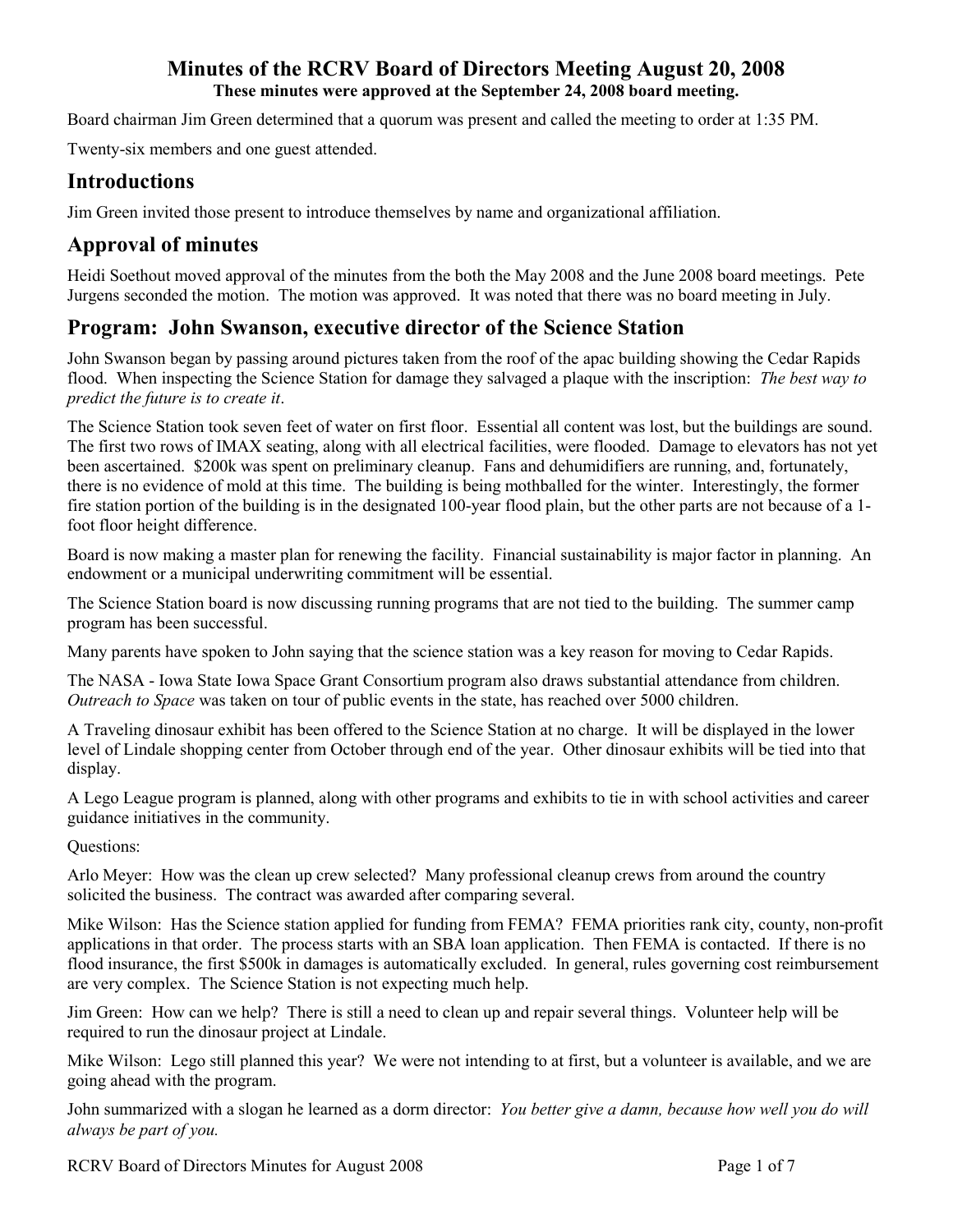# **Grant Evaluation Report, Rod Thorpe**

Rod Thorpe presented a report from the Rockwell Collins Grant Evaluation Committee. The report is attached as Appendix 1 to these minutes. The Committee recommended approval of grants of \$5000.00 each to the two applicants who applied. These were the Cedar Amateur Astronomers and the Four Oaks Bridge.

Mike Wilson moved approval, seconded by John Mcdonough. The motion was approved

Jack Rector comment: application process was well done, greatly appreciated.

Jim Green will meet with Chuck Wehage to arrange suitable publicity for the awards after approval from Rockwell Collins.

# **Committee Reports**

## **Community Projects, John McDonough:**

Report for June, July of 2008

- Since our last board meeting RCRV members have spent lots of hours helping folks in the flooded areas of Cedar Rapids and Palo:
- Heart of Iowa removing carpeting and furnishing resulting from Prairie creek flooding
- American Red Cross activities at Roosevelt Middle School and at Viola Gibson Shelters
- General cleanup of muck etc in the flooded homes in our locale.
- Dispatchers for Rockwell Collins cleanup crews
- Crew leadership for the RC cleanup crews
- Assisting FEMA in distribution of water and masks etc to flood victims at Westdale and at SAM'S
- Rebuilding lost items for Options of Linn County
- Answering 211 calls for United Way
- Individual home cleanup as well
- Rebuilding the two organs, the Wurlitzer and the Barton
- Helping SBA and SCORE flood victims.
- Assisting the Salvation Army in their 50th St facility distributing flood cleanup items
- We have designed and built umbrella holder mounts adaptable to wheelchairs for Truman School at Lisa Perry's request.
- Lots of WRAP ramp requests as well as the design and build of several ramps.
- Made stools and tables for the Vision Enhancement Center as well as many pill bottle holders.
- We continue to provide support for Aging Services, EIOLC, Options of Linn County, Heritage, GWAEA, the REACT Center, and SHIIP (at Heritage, St Lukes, Mercy, and at the Witwer Center). Another RCRV member just completed SHIIP training making a total of 11 counselors from RCRV.
- Pete and I have been invited to participate in the planning for the 2009 insurance package to retirees in an effort to reduce problems associated with understanding it. Then a group of RCRV members will critique the package in September for Rockwell Collins.
- We've reported approximately 14,000 hours for the 1st 6 months of 2008 from 135 members. Good work!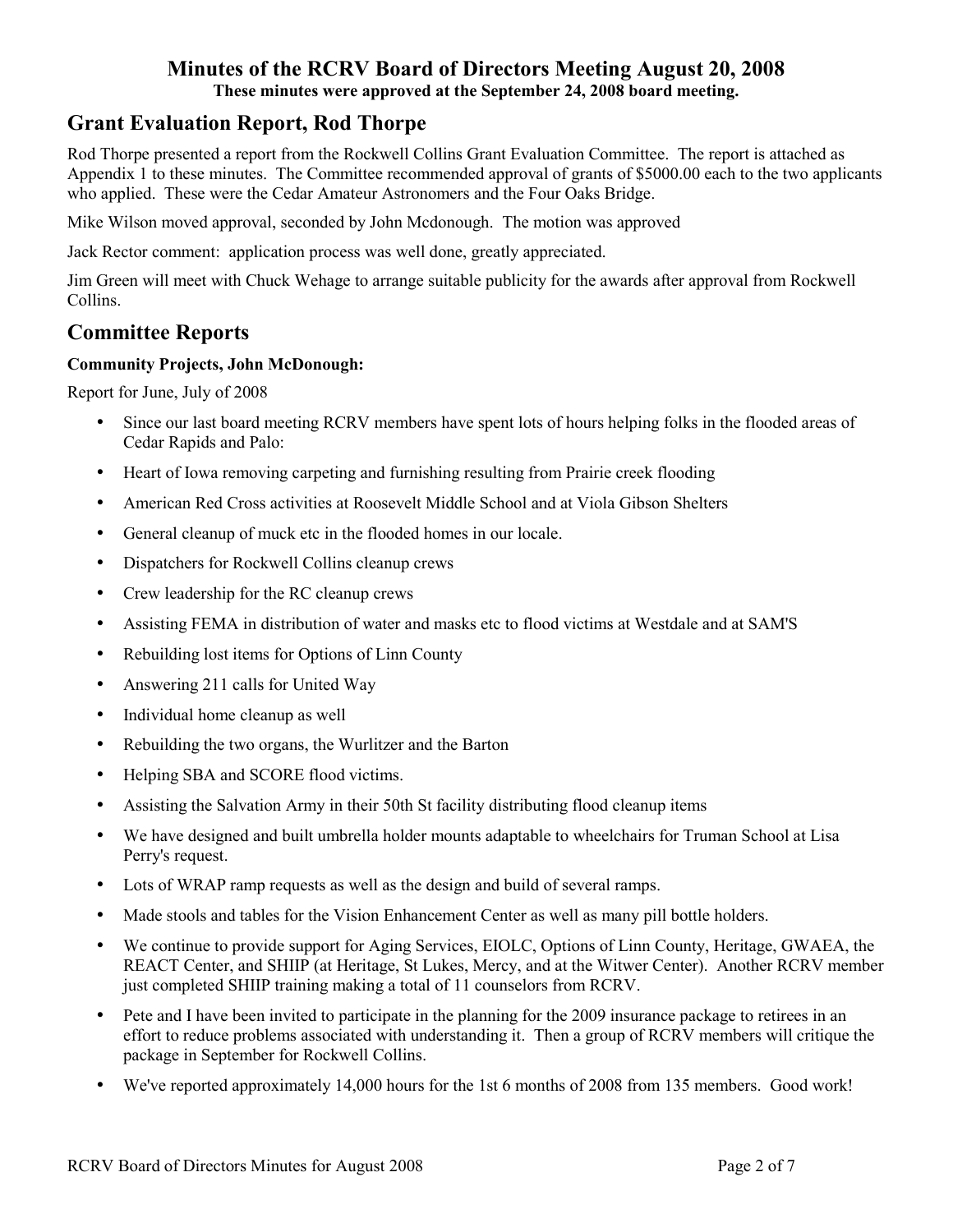• We have a proposal to see if we can get St Lukes to donate the trees that the have in storage from the last Tree Festival to needy families in the area. We will work with Heritage to decorate and deliver if we can get the go ahead on this project.

If you can dream it, we can do it!

### **Communications, Chuck Wehage:**

Chuck has gathered all material for publishing of the summer newsletter.

#### **Data Base, Jim Klein:**

- The database was updated for the new retiree list for the months of May and June and for the obits from Wilma Shadle.
- The database was updated based on the returned newsletters.
- The Volunteer Newsletter mailing list has been made and will be sent to Rockwell Collins when the next newsletter is ready for mailing.

#### **Recruiting and Retention, Pete Jurgens:**

RSVP records show 13648 hours, 135 people active in RCRV for the first six months of 2008. Thanks to Barb and Kathy for helping organize and document our efforts.

Pete is following up on a list of people who have not turned in hours. He will contact each of them to see if they can or will report hours worked.

Pete reported that the Witwer meals operation will establish operations in a new location: the old Pontiac garage at 601/605 2nd avenue. They will share the site with the Ecumenical Community Center Foundation and with the Green Square Meals program.

## **Partner Agency Reports**

#### **Aging Services**

No report.

### **Four Oaks Bridge, Mary Beth Minges:**

Some Four Oaks sites have been affected by floods. The Bridge has provided space for other programs displaced from Czech Village area. Many other space requests have been accommodated. It has been a hard working summer, and the staff looks forward to starting fall programs. A First Lego League program is being established. The Bridge is also participating in an Optimist Club program called *Engineering is Elementary*.

#### **Grant Wood AEA, Ann Griffin:**

No report.

### **Heritage Agency on Aging, Linda Dearinger:**

Heritage has been greatly affected by flooding. Contracted nutrition providers were both flooded, but they found alternate facilities. Aging services is sharing their facilities, with no indication of how long that arrangement will be necessary.

Heritage has hired temporary help for few months to expedite flood relief funding for various programs.

A list of over 60 persons potentially needing help dealing flooding impact was obtained from FEMA. Heritage will call each person to assess needs. Aging services had about 65 individuals in temporary housing, and five others who have returned home. There is concern for the remainder of these, many of whom have limited options.

Heritage is interested in using Christmas trees left over from the St. Lukes Festival of Trees program for flood victims. Faye Spading and Judy Wirth will following up on this question.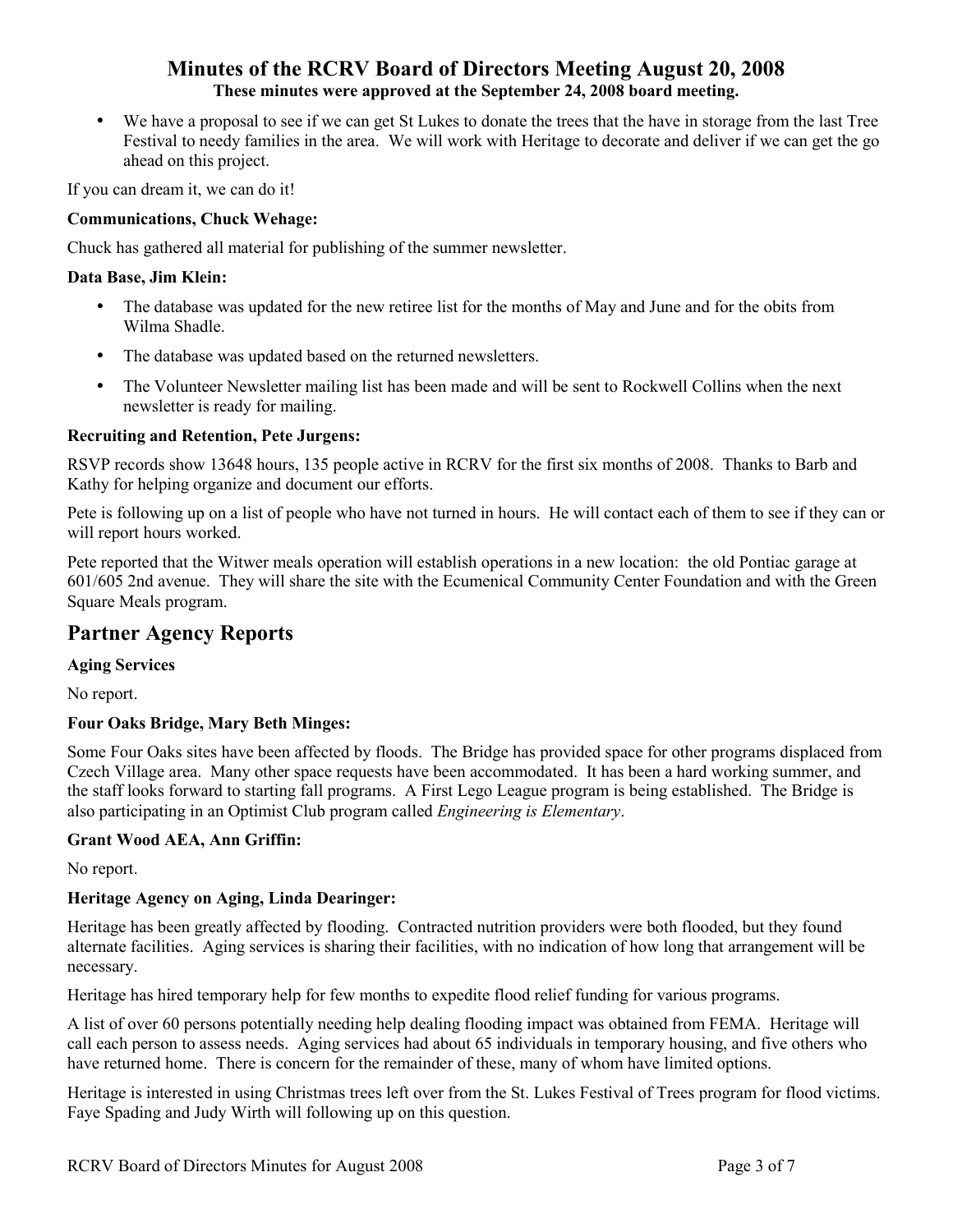TRIAD has a web site at http://www.kirkwood.edu/site/index.php?p=6063. TRIAD has shifted its meetings to the Cedar Rapids police station from the former location in the Linn Count Sheriff's office.

Heritage has been notified that it will now have to pay for using the KTOS facility for large group sessions. This new policy will affect briefings for senior health insurance signup. Heritage may not be able to handle reservations. Linda will coordinate with John McDonough.

#### **IBEW, Gerald Vuichard:**

No report.

#### **Jane Boy Community House, Karl Cassell:**

No report.

#### **New Horizons, Mark Beason:**

No report.

### **Options of Linn County, Wayne Clayton:**

We are hiring a temporary staff and there is an interview this afternoon. As I mentioned at the last community projects meeting, we continue to re-acquire RCRV devices destroyed in the flood. Jack Murphy has completed our stampers; Dick K is working on CD-ROM drives and Russ Schuchmann is working on a couple of projects for us.

We appreciate everyone's talents and willingness to help.

#### **REACT, Barb Klawiter:**

No report.

#### **Red Cross, Joan Schaffer:**

No report.

#### **RSVP, Barbara Hoffman:**

RCRV member report – January- June 2008

- 135 members reported 13,648.56 hours in this time period with a total of 138, 670 hours since beginning the reporting of hours.
- New category of disaster relief-36 have reported 1663 hours.

RSVP member report- January – June 2008

- 393 volunteers reported 33,643 service hours. This was a decrease of 30 volunteers from the previous year. However, 56 volunteers were put on an inactive list, as they had not reported any hours since 2006. We have had 26 new volunteers for 2008.
- New station: Hospice of Mercy: Volunteers needed as respite care providers. Volunteers stay with the patient when caregivers need to leave home for appointments.
- RSVP is promoting AMERICA READS October 23 and October  $24<sup>th</sup>$  in the Cedar Rapids, Lin-Mar, and Marion school districts.

A thank you to Mike and Esther Wilson for their \$3,000 donation to RSVP through the Greater Cedar Rapids Foundation for **RCRV** for aid in restoration of the Wurlitzer organ from the Paramount Theater and the Barton organ from Theatre Cedar Rapids. This work is being done in a partnership with CRATOS (Cedar Rapids Area Theater Organ Society), the Carl and Mary Koehler History Center and RCRV. This restoration has been well publicized in both the new KCRG-TV9 and in the Gazette.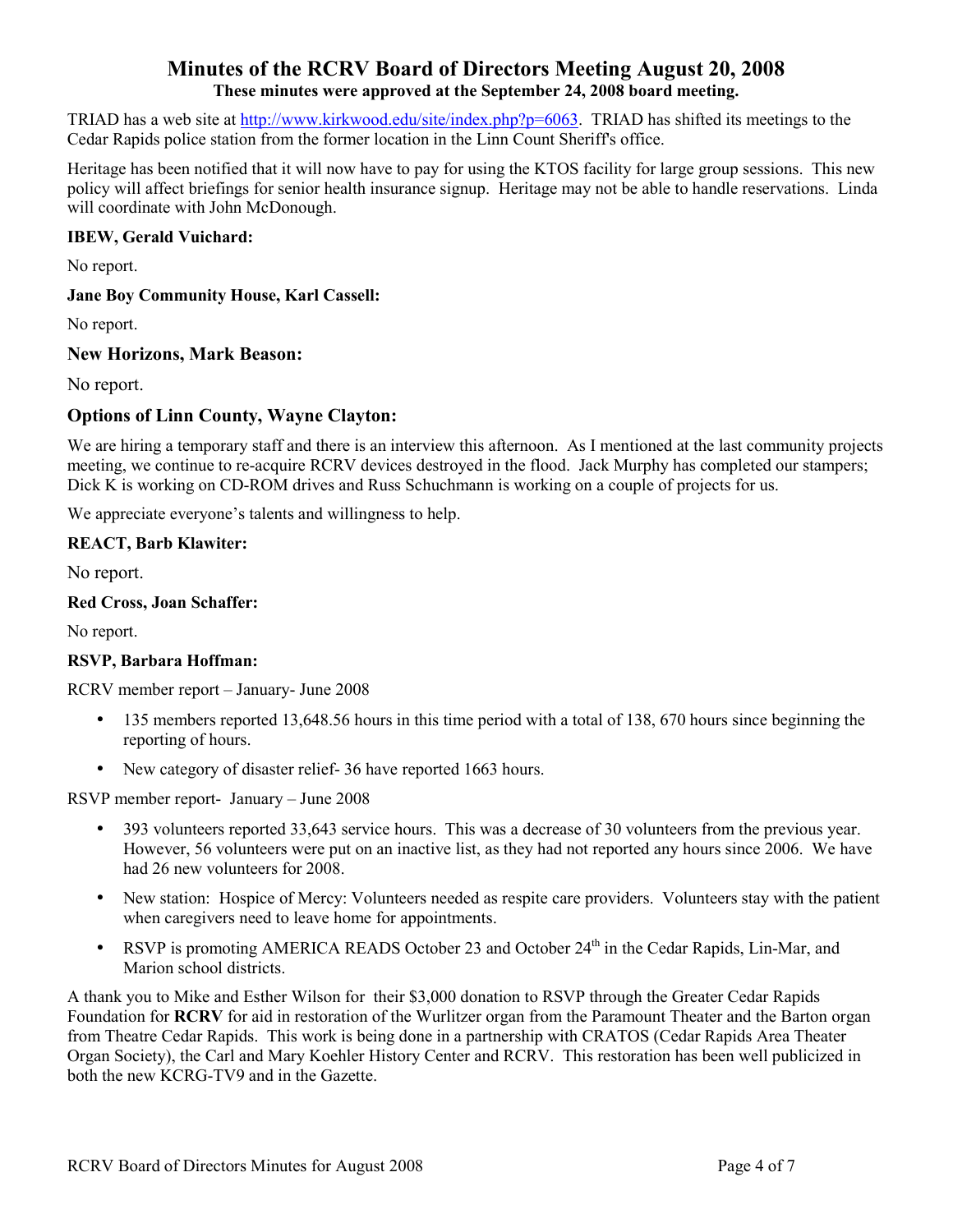# **Minutes of the RCRV Board of Directors Meeting August 20, 2008**

**These minutes were approved at the September 24, 2008 board meeting.** 

### **Sixth Judicial District, Heidi Soethout:**

Department of Correctional Services:

- Part of our residential facilities has been converted into the jail.
- Part of two other buildings on the complex have been dedicated to courthouse space.
- Our large meeting room has housed several community agencies trainings and other events.

Community Corrections Improvement Association:

- VISTA program did a mass recruitment from around the nation to get close to 100 VISTA volunteers to assist with flood recovery for the Cedar Rapids area.
- VISTA assisted in the transition of volunteer efforts from Serve the City to the Volunteer Reception Center.
- Check out the website: http://www.vistacorridorrecovery.org/

#### **WRAP, Heidi Soethout:**

June and July coalition and executive committee meetings were suspended to focus on flood recovery as several coalition partners either directly or indirectly impacted

Gearing up to start meeting again in September. Next meeting is September 8th (moved one week due to Labor Day) - 9am at Corrections.

#### **St. Luke's Hospital, Denise Walker:**

No report.

#### **United Way, Mary Klinger:**

Campaign goal for this year will be \$10.4 million. John Bickel of Shuttleworth and Ingersoll will chair the campaign. The program kicks off on Wednesday, September 24th, and will extend through December 19th.

The Corridor Volunteers program is working with VISTA volunteers, coordinated with Community Corrections through Heidi Soethout.

Mary asked for an indication of whether RCRV/RSVP could provide volunteer help to coordinate an in-kind volunteer program. Such a program would also require that suitable warehouse space be located.

Seventeen of the forty-two partner agencies were impacted by flooding. Many have applied for SBA and FEMA assistance, but none is known to have received any money so far.

# **Rockwell Collins, Jenny Becker:**

K-12 Kickoff breakfast is Friday, August 22.

Rockwell Collins flood relief grant to organizations serving critical needs was announced in Cedar Rapids Gazette. The Rockwell Collins gift of \$2 million was matched by employee donations totaling \$700,000. Applications are being accepted until September 5th. The grant addresses operational expenses, not capital needs.

Aug 1st was the final day for dispatching Rockwell Collins volunteer cleanup crews. Jenny acknowledged the dispatching help from volunteers including help from Helen Potthoff and Jim Green. Volunteer assistance focused on employee homes and on nonprofit facilities. Sherry Kampman is logging results of the project.

#### **Old Business**

No old business.

#### **New Business**

No new business.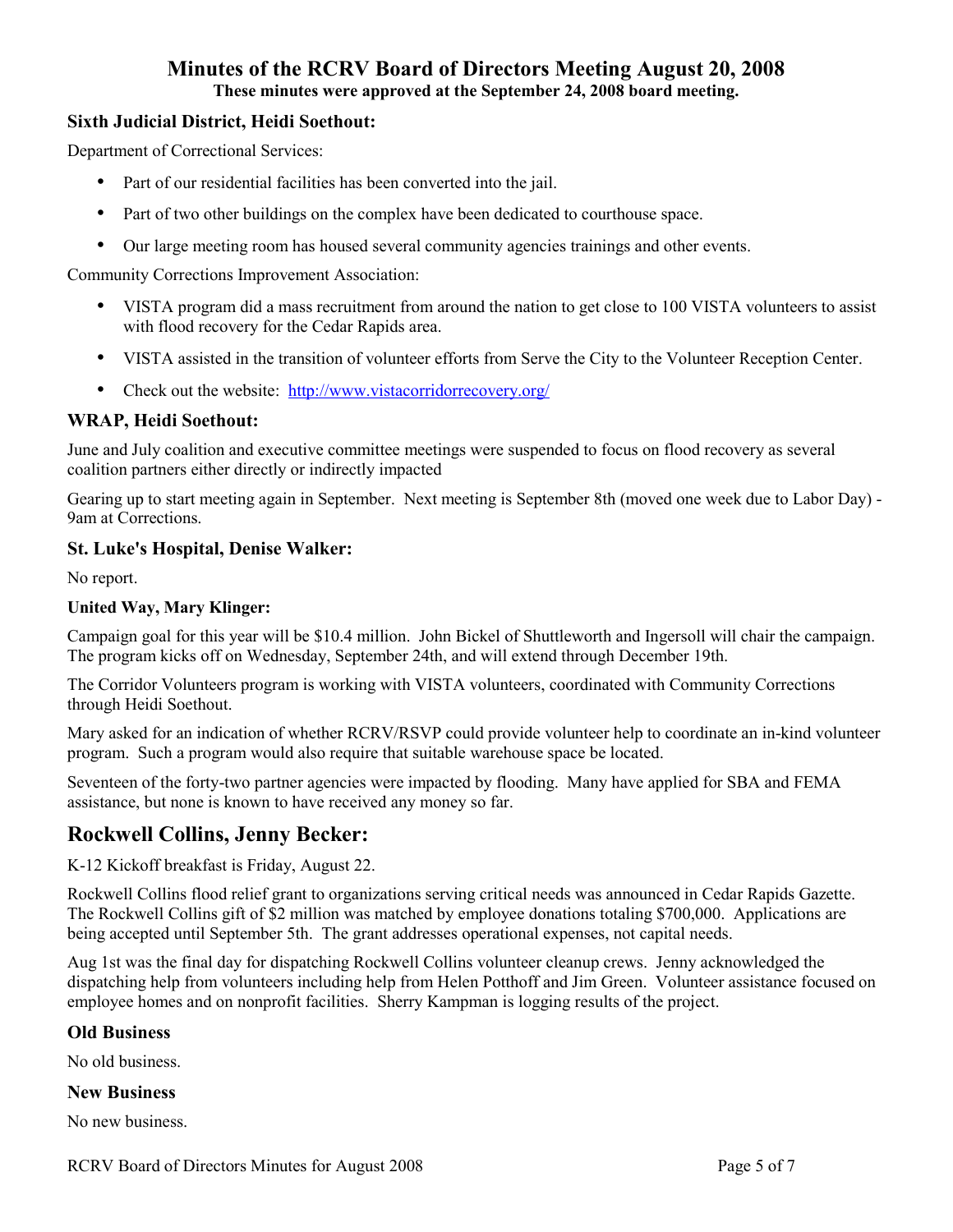## **Adjournment**

The meeting was adjourned at 3:05 PM.

The next Board meeting is September 17 at the Red Cross building.

Submitted by Don Grimm, Secretary.